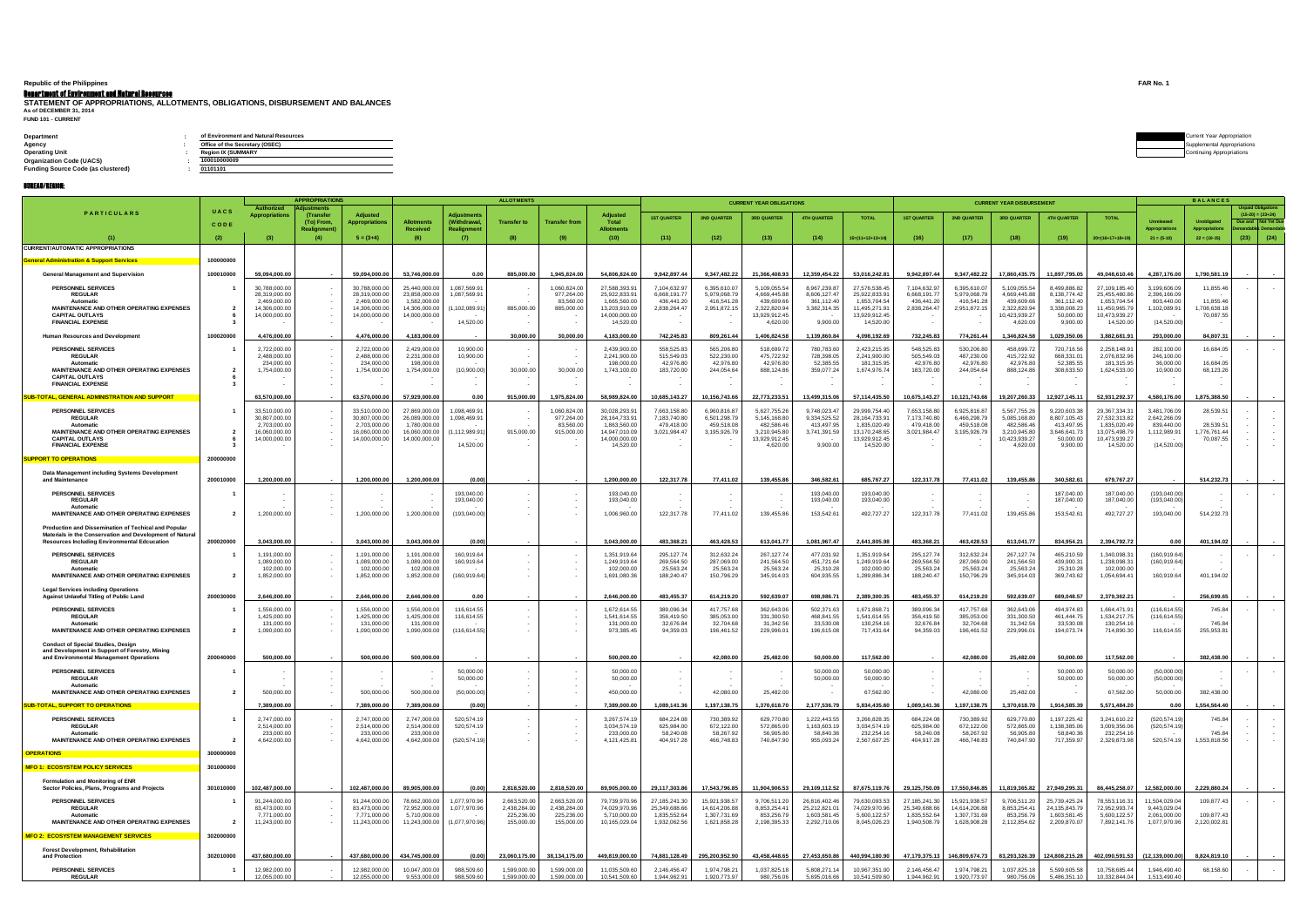**STATEMENT OF APPROPRIATIONS, ALLOTMENTS, OBLIGATIONS, DISBURSEMENT AND BALANCES As of DECEMBER 31, 2014**

**FUND 101 - CURRENT**

| Department                                | of Environment and Natural Resources |  |
|-------------------------------------------|--------------------------------------|--|
| Agency                                    | Office of the Secretary (OSEC)       |  |
| <b>Operating Unit</b>                     | Region IX (SUMMARY                   |  |
| <b>Organization Code (UACS)</b>           | 100010000009                         |  |
| <b>Funding Source Code (as clustered)</b> | 01101101                             |  |

|                                                                                                |                         |                                    | <b>APPROPRIATIONS</b>    |                               |                                      |                           | <b>ALLOTMENTS</b>             |                                |                                   |                                |                                | <b>CURRENT YEAR OBLIGATIONS</b> |                              |                                    |                                |                              | <b>CURRENT YEAR DISBURSEMENT</b> |                                 |                                 |                                    | <b>BALANCES</b>                             |                                                 |
|------------------------------------------------------------------------------------------------|-------------------------|------------------------------------|--------------------------|-------------------------------|--------------------------------------|---------------------------|-------------------------------|--------------------------------|-----------------------------------|--------------------------------|--------------------------------|---------------------------------|------------------------------|------------------------------------|--------------------------------|------------------------------|----------------------------------|---------------------------------|---------------------------------|------------------------------------|---------------------------------------------|-------------------------------------------------|
| <b>PARTICULARS</b>                                                                             | UACS                    | Authorized<br><b>Appropriation</b> | (Transfe                 | Adjusted                      |                                      | <b>Adjustment</b>         |                               |                                | Adjusted                          | <b>1ST QUARTER</b>             | <b>2ND QUARTER</b>             | <b>3RD QUARTER</b>              | <b>4TH QUARTER</b>           | <b>TOTAL</b>                       | <b>1ST QUARTER</b>             | <b>2ND QUARTER</b>           | <b>3RD QUARTER</b>               | <b>4TH QUARTER</b>              | <b>TOTAL</b>                    |                                    |                                             | <b>Unpaid Obligation</b><br>$(15-20) = (23+24)$ |
|                                                                                                | CODE                    |                                    | (To) From<br>Realignment | propriation:                  | <b>Allotments</b><br><b>Received</b> | (Withdrawal<br>Realignmen | <b>Transfer to</b>            | <b>Transfer from</b>           | <b>Total</b><br><b>Allotments</b> |                                |                                |                                 |                              |                                    |                                |                              |                                  |                                 |                                 | Unreleased<br><b>Appropriation</b> | <b>Unobligated</b><br><b>Appropriations</b> | Due and Not Yet Due<br>nandal<br>lek Demandabl  |
| - (1)                                                                                          | (2)                     | (3)                                |                          | $5 = (3+4)$                   | (6)                                  | (7)                       | (8)                           | (9)                            | (10)                              | (11)                           | (12)                           | (13)                            | (14)                         | $15=(11+12+13+14)$                 | (16)                           | (17)                         | (18)                             | (19)                            | $20=(16+17+18+19)$              | $21 = (5-10)$                      | $22 = (10-15)$                              | (23)<br>(24)                                    |
| <b>Automatic</b>                                                                               |                         | 927,000.00                         |                          | 927,000.0                     | 494,000.0                            |                           |                               |                                | 494,000.0                         | 201,493.56                     | 54,024.24                      | 57,069.1                        | 113,254.4                    | 425,841.4                          | 201,493.56                     | 54,024.24                    | 57,069.1                         | 113,254.48                      | 425.841.40                      | 433,000.0                          | 68,158.60                                   |                                                 |
| MAINTENANCE AND OTHER OPERATING EXPENSES<br><b>CAPITAL OUTLAYS</b><br><b>FINANCIAL EXPENSE</b> |                         | 45,895,000.00<br>378,803,000.00    |                          | 45,895,000.0<br>378,803,000.0 | 45,895,000.0<br>378,803,000.00       | (988, 509.60)             | 15,061,175.00<br>6,400,000.00 | 22,395,175.00<br>14,140,000.00 | 52,240,490.4<br>386,543,000.00    | 16,868,802.47<br>55,865,869.55 | 7,948,370.41<br>285,277,784.28 | 11,369,155.59<br>31,051,467.88  | 12,241,108.7<br>9,404,270.97 | 48, 427, 437. 22<br>381,599,392.68 | 16,743,673.47<br>28,289,245.19 | 7,929,895.4<br>136,904,981.1 | 11,387,710.59<br>70,867,790.62   | 12,334,351.54<br>106,874,258.16 | 48,395,631.01<br>342,936,275.08 | (6,345,490.4)<br>(7,740,000.00)    | 3,813,053.18<br>4,943,607.32                |                                                 |
| Land Survey, Dispostion and Records<br>Management                                              | 302020000               | 155.262.000.00                     |                          | 155.262.000.00                | 145.268.000.00                       | (0.00)                    | 8.170.862.75                  | 17.270.862.75                  | 154.368.000.00                    | 66.626.486.28                  | 18.707.747.85                  | 22.301.165.95                   | 26.528.493.89                | 134.163.893.97                     | 19.263.618.59                  | 19.576.859.30                | 34.225.704.53                    | 36.154.123.40                   | 109.220.305.82                  | 894.000.00                         | 20.204.106.03                               |                                                 |
| <b>PERSONNEL SERVICES</b>                                                                      |                         | 58,239,000.00                      |                          | 58,239,000.0                  | 48,245,000.00                        | 2,517,694.94              |                               |                                | 50,762,694.94                     | 7,201,129.70                   | 14,428,119.26                  | 14,735,219.46                   | 14,265,976.86                | 50,630,445.28                      | 7,201,129.70                   | 14,428,119.2                 | 14,735,219.46                    | 12,917,457.57                   | 49,281,925.99                   | 7,476,305.06                       | 132,249.66                                  |                                                 |
| <b>REGULAR</b><br>Automatic                                                                    |                         | 53,423,000.00<br>4,816,000.00      |                          | 53,423,000.00<br>4,816,000.00 | 45,020,000.00<br>3,225,000.00        | 2,517,694.94              |                               |                                | 47,537,694.94<br>3,225,000.00     | 6,863,988.34<br>337,141.36     | 13,702,882.58<br>725,236.68    | 13,417,286.24<br>1,317,933.22   | 13,553,537.78<br>712,439.08  | 47,537,694.94<br>3,092,750.34      | 6,863,988.34<br>337,141.36     | 13,702,882.58<br>725,236.68  | 13,417,286.24<br>1,317,933.22    | 12,205,018.49<br>712,439.08     | 46, 189, 175.65<br>3,092,750.34 | 5,885,305.06<br>1,591,000.00       | 132,249.66                                  |                                                 |
| MAINTENANCE AND OTHER OPERATING EXPENSES<br><b>CAPITAL OUTLAYS</b>                             |                         | 97,023,000.00                      |                          | 97,023,000.0                  | 97,023,000.00                        | (2,537,494.94)            | 8,170,862.75                  | 17,270,862.7                   | 103,585,505.06                    | 59,405,556.58                  | 4,279,628.59                   | 7,565,946.49                    | 12,262,517.03                | 83,513,648.69                      | 12,042,688.89                  | 5,148,740.04                 | 19,490,485.07                    | 23,236,665.83                   | 59,918,579.83                   | (6, 562, 505.06)                   | 20,071,856.37                               |                                                 |
| <b>FINANCIAL EXPENSE</b>                                                                       |                         |                                    |                          |                               |                                      | 19,800.00                 |                               |                                | 19,800.00                         | 19,800.00                      |                                |                                 |                              | 19,800.00                          | 19,800.00                      |                              |                                  |                                 | 19,800.00                       | (19,800.00)                        |                                             |                                                 |
| <u> MANAGEMENT OF PROTECTED AREAS,</u><br><b>WILDLIFE, COASTAL AND MARINE RESOURCES/AREAS</b>  | 302030000               |                                    |                          |                               |                                      |                           |                               |                                |                                   |                                |                                |                                 |                              |                                    |                                |                              |                                  |                                 |                                 |                                    |                                             |                                                 |
| Protected areas development and management                                                     | 302030001               | 12,332,000.00                      |                          | 12,332,000.00                 | 11,081,000.00                        |                           | 2,056,410.30                  | 2,256,410.30                   | 11,281,000.00                     | 2,010,823.20                   | 1,882,880.17                   | 2,365,724.54                    | 3,702,943.83                 | 9,962,371.74                       | 2,010,823.20                   | 1,882,880.17                 | 2,221,314.08                     | 3,839,660.04                    | 9,954,677.49                    | 1,051,000.00                       | 1,318,628.26                                |                                                 |
| PERSONNEL SERVICES                                                                             |                         | 5,850,000.00                       |                          | 5,850,000.0                   | 4,599,000.00                         | 386,422.52                |                               |                                | 4,985,422.52                      | 1,680,426.04                   | 1,245,909.28                   | 876,189.80                      | 1,177,090.32                 | 4,979,615.44                       | 1,680,426.04                   | 1,245,909.28                 | 863,463.46                       | 1,189,216.66                    | 4,979,015.44                    | 864,577.48                         | 5,807.08                                    |                                                 |
| <b>REGULAR</b><br>Automatic                                                                    |                         | 5,375,000.00<br>475,000.00         |                          | 5,375,000.00<br>475,000.00    | 4,328,000.00<br>271,000.00           | 386,422.52                |                               |                                | 4,714,422.52<br>271,000.00        | 1,591,256.24<br>89,169.80      | 1,165,583.68<br>80,325.60      | 789,838.16<br>86,351.64         | 1,167,744.44<br>9,345.88     | 4,714,422.52<br>265,192.92         | 1,591,256.24<br>89,169.80      | 1,165,583.68<br>80,325.60    | 787,110.90<br>76,352.56          | 1,169,871.70<br>19,344.96       | 4,713,822.52<br>265,192.92      | 660,577.48<br>204,000.00           | 5,807.08                                    |                                                 |
| MAINTENANCE AND OTHER OPERATING EXPENSES<br><b>CAPITAL OUTLAYS</b>                             |                         | 3,982,000.00<br>2,500,000.00       |                          | 3,982,000.00<br>2,500,000.0   | 3,982,000.00<br>2,500,000.00         | (386, 422.52)             | 145,000.00<br>1,911,410.30    | 345,000.00<br>1,911,410.30     | 3,795,577.48<br>2,500,000.00      | 330,397.16                     | 636,970.89                     | 1,015,598.69<br>473,936.05      | 1,350,651.0<br>1,175,202.50  | 3,333,617.75<br>1,649,138.55       | 330,397.16                     | 636,970.89                   | 883,914.57<br>473,936.05         | 1,475,240.88<br>1,175,202.50    | 3,326,523.50<br>1,649,138.55    | 186,422.52                         | 461,959.73<br>850,861.45                    |                                                 |
| <b>FINANCIAL EXPENSE</b>                                                                       |                         |                                    |                          |                               |                                      |                           |                               |                                |                                   |                                |                                |                                 |                              |                                    |                                |                              |                                  |                                 |                                 |                                    |                                             |                                                 |
| Protected and conservation of wildlife                                                         | 302030002               | 5.940.000.00                       |                          | 5.940.000.0                   | 5.940.000.00                         | 0.00                      | 706.000.00                    | 1.097.000.00                   | 6.331.000.00                      | 888.454.17                     | 793,927.72                     | 1.559.019.54                    | 2.395.820.17                 | 5,637,221.60                       | 832,458.03                     | 828,083.22                   | 1.461.129.85                     | 2.405.533.28                    | 5.527.204.38                    | (391.000.00                        | 693.778.40                                  |                                                 |
| <b>PERSONNEL SERVICES</b><br><b>REGULAR</b>                                                    |                         |                                    |                          |                               |                                      | 666,576.83<br>666,576.83  |                               |                                | 666,576.83<br>666,576.83          |                                |                                |                                 | 666,576.8<br>666,576.83      | 666,576.83<br>666,576.83           |                                |                              |                                  | 663,576.83<br>663,576.83        | 663,576.83<br>663,576.83        | (666, 576.83)<br>(666,576.83       |                                             |                                                 |
| Automatic<br>MAINTENANCE AND OTHER OPERATING EXPENSES                                          |                         | 5,940,000.00                       |                          | 5,940,000.00                  | 5,940,000.00                         | (666, 576.83)             | 706,000.00                    | 1,097,000.00                   | 5,664,423.17                      | 888,454.17                     | 793,927.72                     | 1,559,019.54                    | 1,729,243.34                 | 4,970,644.77                       | 832,458.03                     | 828,083.22                   | 1,461,129.85                     | 1,741,956.45                    | 4,863,627.55                    | 275,576.83                         | 693,778.40                                  |                                                 |
| <b>CAPITAL OUTLAYS</b><br><b>FINANCIAL EXPENSE</b>                                             |                         |                                    |                          |                               |                                      |                           |                               |                                |                                   |                                |                                |                                 |                              |                                    |                                |                              |                                  |                                 |                                 |                                    |                                             |                                                 |
| Management of Coastal and Marine Resources/Areas                                               | 302030003               | 5,150,000.00                       |                          | 5,150,000.00                  | 5.150.000.00                         | 0.00                      | 391,520.00                    | 559,520.00                     | 5,318,000.00                      | 422,183.05                     | 720,521.00                     | 827.646.50                      | 2,566,737.51                 | 4.537.088.06                       | 422,183.05                     | 720,521.00                   | 827.646.50                       | 1.978.525.54                    | 3,948,876.09                    | (168,000.00)                       | 780,911.94                                  |                                                 |
| PERSONNEL SERVICES<br><b>REGULAR</b>                                                           |                         | 100,000.00<br>100,000.00           |                          | 100,000.0<br>100,000.0        | 100,000.00<br>100,000.00             | 310,954.6<br>310,954.65   |                               |                                | 410,954.6<br>410,954.6            |                                |                                |                                 | 410,954.6<br>410,954.65      | 410,954.65<br>410,954.65           |                                |                              |                                  | 407,954.65<br>407,954.65        | 407,954.65<br>407,954.65        | (310, 954.65)<br>(310,954.65       |                                             |                                                 |
| Automatic<br>MAINTENANCE AND OTHER OPERATING EXPENSES                                          |                         | 3,570,000.00                       |                          | 3,570,000.0                   | 3,570,000.00                         | (310, 954.65)             | 391,520.00                    | 559,520.00                     | 3,427,045.35                      | 422,183.05                     | 720,521.00                     | 827,646.5                       | 692,522.8                    | 2,662,873.4                        | 422,183.05                     | 720,521.00                   | 827,646.50                       | 663,556.95                      | 2,633,907.50                    | 142,954.65                         | 764,171.94                                  |                                                 |
| <b>CAPITAL OUTLAYS</b><br><b>FINANCIAL EXPENSE</b>                                             |                         | 1,480,000.00                       |                          | 1,480,000.0                   | 1,480,000.00                         |                           |                               |                                | 1,480,000.00                      |                                |                                |                                 | 1,463,260.00                 | 1,463,260.00                       |                                |                              |                                  | 907,013.94                      | 907,013.94                      |                                    | 16,740.00                                   |                                                 |
| <u>UB-TOTAL, PAWS</u>                                                                          | 302030000               | 23,422,000.00                      |                          | 23,422,000.00                 | 22,171,000.00                        | 0.00                      | 3,153,930.30                  | 3,912,930.30                   | 22,930,000.00                     | 3,321,460.42                   | 3,397,328.89                   | 4,752,390.58                    | 8,665,501.51                 | 20,136,681.40                      | 3,265,464.28                   | 3,431,484.39                 | 4,510,090.43                     | 8,223,718.86                    | 19,430,757.96                   | 492,000.00                         | 2,793,318.60                                |                                                 |
| <b>PERSONNEL SERVICES</b>                                                                      |                         | 5,950,000.00                       |                          | 5,950,000.0                   | 4,699,000.00                         | 1,363,954.00              |                               |                                | 6,062,954.00                      | 1,680,426.04                   | 1,245,909.28                   | 876,189.8                       | 2,254,621.8                  | 6,057,146.92                       | 1,680,426.04                   | 1,245,909.28                 | 863,463.46                       | 2,260,748.14                    | 6,050,546.92                    | (112, 954.00)                      | 5,807.08                                    |                                                 |
| <b>REGULAR</b><br>Automatic                                                                    |                         | 5,475,000.00<br>475,000.00         |                          | 5,475,000.00<br>475,000.0     | 4,428,000.00<br>271,000.00           | 1,363,954.00              |                               |                                | 5,791,954.00<br>271,000.00        | 1,591,256.24<br>89,169.80      | 1,165,583.68<br>80,325.60      | 789,838.16<br>86,351.64         | 2,245,275.92<br>9.345.88     | 5,791,954.00<br>265,192.92         | 1,591,256.24<br>89.169.80      | 1,165,583.68<br>80,325.60    | 787,110.90<br>76,352.56          | 2,241,403.18<br>19.344.96       | 5,785,354.00<br>265,192.92      | (316,954.00<br>204,000.00          | 5,807.08                                    | $\sim$                                          |
| MAINTENANCE AND OTHER OPERATING EXPENSES<br><b>CAPITAL OUTLAYS</b>                             |                         | 13,492,000.00<br>3,980,000.00      |                          | 13,492,000.00<br>3,980,000.0  | 13,492,000.00<br>3,980,000.00        | (1,363,954.00)            | 1,242,520.00<br>1,911,410.30  | 2,001,520.00<br>1,911,410.30   | 12,887,046.00<br>3,980,000.00     | 1,641,034.38                   | 2,151,419.61                   | 3,402,264.73<br>473,936.05      | 3,772,417.2<br>2,638,462.50  | 10,967,135.93<br>3,112,398.55      | 1,585,038.24                   | 2,185,575.1                  | 3,172,690.92<br>473,936.05       | 3,880,754.28<br>2,082,216.44    | 10,824,058.55<br>2,556,152.49   | 604,954.00                         | 1,919,910.07<br>867,601.45                  | $\sim$<br>$\sim$                                |
| <b>FINANCIAL EXPENSE</b>                                                                       |                         |                                    |                          |                               |                                      |                           |                               |                                |                                   |                                |                                |                                 |                              |                                    |                                |                              |                                  |                                 |                                 |                                    |                                             |                                                 |
| <b>Clonal Nursery and Production of</b>                                                        |                         |                                    |                          |                               |                                      |                           |                               |                                |                                   |                                |                                |                                 |                              |                                    |                                |                              |                                  |                                 |                                 |                                    |                                             |                                                 |
| Quality Planting Materials (QPM) of Premium<br>and Indigenous Forest Species for National      |                         |                                    |                          |                               |                                      |                           |                               |                                |                                   |                                |                                |                                 |                              |                                    |                                |                              |                                  |                                 |                                 |                                    |                                             |                                                 |
| <b>Greening Program</b>                                                                        | 302040000               | 11,050,000.00                      |                          | 11,050,000.00                 | 11.050.000.00                        |                           | 4,596,480.00                  | 4,596,480.00                   | 11,050,000.00                     | 454,981.19                     | 478,071.05                     | 6,428,643.18                    | 2,277,898.00                 | 9,639,593.42                       | 454,981.19                     | 478,071.05                   | 4,985,643.18                     | 3,884,148.39                    | 9,802,843.81                    |                                    | 1,410,406.58                                |                                                 |
| <b>PERSONNEL SERVICES</b><br><b>REGULAR</b>                                                    |                         |                                    |                          |                               |                                      | 263,756.00<br>263,756.00  |                               |                                | 263,756.00<br>263,756.00          |                                |                                |                                 | 263,756.00<br>263,756.00     | 263,756.00<br>263,756.00           |                                |                              |                                  | 263,756.00<br>263,756.00        | 263,756.00<br>263,756.00        | (263,756.00<br>(263,756.00         |                                             |                                                 |
| Automatic<br>MAINTENANCE AND OTHER OPERATING EXPENSES                                          |                         | 2.550.000.00                       |                          | 2,550,000.00                  | 2,550,000.00                         | (263,756.00)              | 636,480.00                    | 636,480.00                     | 2,286,244.00                      | 454,981.19                     | 478.071.05                     | 638,319.64                      | 505,871.16                   | 2,077,243.04                       | 454,981.19                     | 478,071.05                   | 638,319.64                       | 718,053.55                      | 2,289,425.43                    | 263,756.00                         | 209,000.96                                  |                                                 |
| <b>CAPITAL OUTLAYS</b><br><b>FINANCIAL EXPENSE</b>                                             |                         | 8,500,000.00                       |                          | 8,500,000.00                  | 8,500,000.00                         |                           | 3,960,000.00                  | 3,960,000.00                   | 8,500,000.00                      |                                |                                | 5,790,323.54                    | 1,508,270.84                 | 7,298,594.38                       |                                |                              | 4,347,323.54                     | 2,902,338.84                    | 7,249,662.38                    |                                    | 1,201,405.62                                |                                                 |
| <b>Technology Transfer and Extension Services</b>                                              | 302050000               | 258,000.00                         |                          | 258,000.00                    | 258,000.00                           |                           |                               |                                | 258,000.00                        | 26,730.44                      | 34,880.00                      | 22,470.00                       | 168,145.21                   | 252,225.65                         | 17,330.00                      | 32,380.00                    | 22,470.00                        | 142,378.06                      | 214,558.06                      |                                    | 5,774.35                                    |                                                 |
| PERSONNEL SERVICES<br><b>REGULAR</b>                                                           |                         |                                    |                          |                               |                                      | 25,800.00<br>25,800.00    |                               |                                | 25,800.00<br>25,800.00            |                                |                                |                                 | 25,800.00<br>25,800.00       | 25,800.00<br>25,800.00             |                                |                              |                                  | 25,800.00<br>25,800.00          | 25,800.00<br>25,800.00          | (25,800.00)<br>(25,800.00)         | $\overline{\phantom{a}}$<br>$\sim$          |                                                 |
| Automatic<br>MAINTENANCE AND OTHER OPERATING EXPENSES                                          | $\overline{\mathbf{2}}$ | 258,000.00                         |                          | 258,000.00                    | 258,000.00                           | (25,800.00)               |                               |                                | 232,200.00                        | 26,730.44                      | 34,880.00                      | 22,470.00                       | 142,345.21                   | 226,425.65                         | 17,330.00                      | 32,380.00                    | 22,470.00                        | 116,578.06                      | 188,758.06                      | 25,800.00                          | 5,774.35                                    |                                                 |
| <b>CAPITAL OUTLAYS</b><br><b>FINANCIAL EXPENSE</b>                                             | $\mathbf{3}$            |                                    |                          |                               |                                      |                           |                               |                                |                                   |                                |                                |                                 |                              |                                    |                                |                              |                                  |                                 |                                 |                                    |                                             |                                                 |
| For the requirements of the                                                                    | 302060000               |                                    |                          |                               |                                      |                           |                               |                                |                                   |                                |                                |                                 |                              |                                    |                                |                              |                                  |                                 |                                 |                                    |                                             |                                                 |
| <b>Comprehensive Agrarian Reform Program</b>                                                   |                         |                                    |                          |                               |                                      |                           |                               |                                |                                   |                                |                                |                                 |                              |                                    |                                |                              |                                  |                                 |                                 |                                    |                                             |                                                 |
| Land surveys and disposition                                                                   | 302060001               |                                    |                          |                               |                                      |                           | 20,755,754.11                 | 56,474,568.11                  | 35,718,814.00                     | 3,462,240.52                   | 5,804,969.99                   | 4,948,242.43                    | 11,160,544.06                | 25,375,997.00                      | 3,305,877.17                   | 5,957,225.34                 | 4,940,357.43                     | 10,743,970.60                   | 24,947,430.54                   | (35,718,814.00)                    | 10,342,817.00                               |                                                 |
| PERSONNEL SERVICES<br><b>REGULAR</b>                                                           |                         |                                    |                          |                               |                                      |                           | 614,934.41<br>566,023.13      | 6,045,114.4<br>5,562,961.57    | 5,430,180.00<br>4,996,938.44      | 1,138,645.51<br>1,060,838.21   | 1,332,184.08<br>1,194,654.16   | 1,098,853.44<br>990,690.09      | 1,859,630.64<br>1,749,889.65 | 5,429,313.67<br>4,996,072.11       | 982,282.16<br>917,814.30       | 1,488,547.43<br>1,337,678.07 | 1,098,853.44<br>990,690.09       | 1,732,516.44<br>1,622,775.45    | 5,302,199.47<br>4,868,957.91    | (5,430,180.00)<br>(4,996,938.44)   | 866.33<br>866.33                            | $\sim$                                          |
| Automatic<br>MAINTENANCE AND OTHER OPERATING EXPENSES                                          |                         |                                    |                          |                               |                                      | $\sim$                    | 48,911.28<br>20,140,819.70    | 482,152.84<br>50,429,453.70    | 433,241.56<br>30,288,634.00       | 77,807.30<br>2,323,595.01      | 137,529.92<br>4,472,785.91     | 108,163.35<br>3,849,388.99      | 109,740.99<br>9,300,913.42   | 433,241.56<br>19,946,683.33        | 64,467.86<br>2,323,595.01      | 150,869.36<br>4,468,677.91   | 108,163.35<br>3,841,503.99       | 109,740.99<br>9,011,454.16      | 433,241.56<br>19,645,231.07     | (433,241.56<br>(30, 288, 634.00)   | 10,341,950.67                               |                                                 |
| <b>CAPITAL OUTLAYS</b><br><b>FINANCIAL EXPENSE</b>                                             | $\mathbf{3}$            |                                    |                          |                               |                                      |                           |                               |                                |                                   |                                |                                |                                 |                              |                                    |                                |                              |                                  |                                 |                                 |                                    |                                             |                                                 |
| Program beneficiaries development                                                              | 302060002               |                                    |                          |                               |                                      |                           | 12,654,427.44                 | 28,654,427.44                  | 16,000,000.00                     | 5,369,381.24                   | 1,873,100.47                   | 6,895,117.56                    | 1,649,926.44                 | 15,787,525.71                      | 3,751,561.51                   | 1,873,100.47                 | 6,895,117.46                     | 3,231,524.49                    | 15,751,303.93                   | (16,000,000.00)                    | 212,474.29                                  |                                                 |
| MAINTENANCE AND OTHER OPERATING EXPENSES                                                       | $\overline{\mathbf{2}}$ |                                    |                          |                               |                                      |                           | 12,654,427.44                 | 28,654,427.44                  | 16,000,000.00                     | 5,369,381.24                   | 1,873,100.47                   | 6,895,117.56                    | 1,649,926.44                 | 15,787,525.7                       | 3,751,561.51                   | 1,873,100.47                 | 6,895,117.46                     | 3,231,524.49                    | 15,751,303.93                   | (16,000,000.00                     | 212,474.29                                  |                                                 |
|                                                                                                |                         |                                    |                          |                               |                                      |                           |                               |                                |                                   |                                |                                |                                 |                              |                                    |                                |                              |                                  |                                 |                                 |                                    |                                             |                                                 |
| <b>SUB-TOTAL, CARP</b>                                                                         | 302060000               |                                    |                          |                               |                                      |                           | 33,410,181.55                 | 85,128,995.55                  | 51,718,814.00                     | 8,831,621.76                   | 7,678,070.46                   | 11,843,359.99                   | 12,810,470.50                | 41,163,522.71                      | 7,057,438.68                   | 7,830,325.81                 | 11,835,474.89                    | 13,975,495.09                   |                                 | 40,698,734.47 (51,718,814.00)      | 10,555,291.29                               |                                                 |

| Supplemental Appropriations | Current Year Appropriation       |
|-----------------------------|----------------------------------|
|                             |                                  |
|                             | <b>Continuing Appropriations</b> |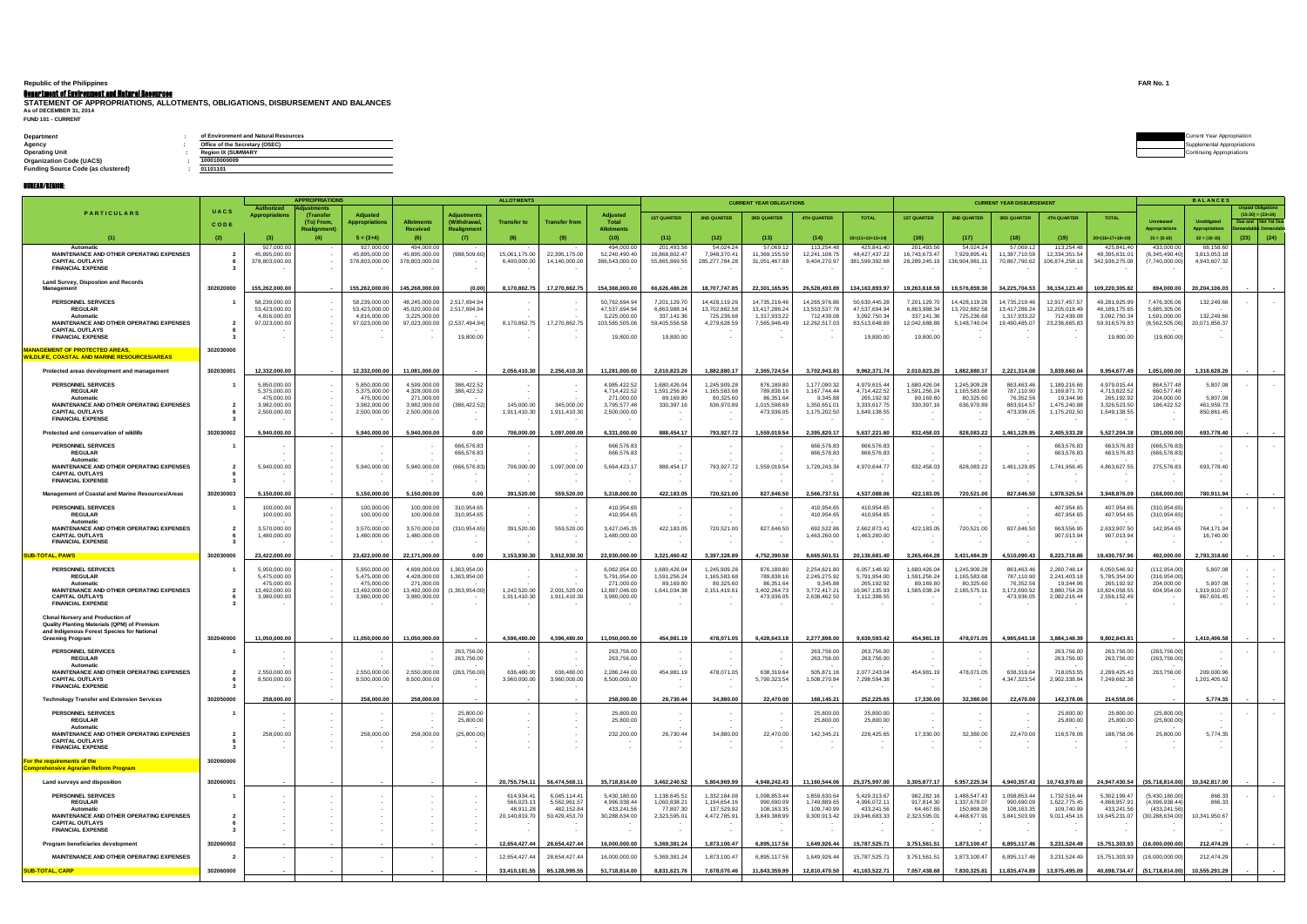**STATEMENT OF APPROPRIATIONS, ALLOTMENTS, OBLIGATIONS, DISBURSEMENT AND BALANCES As of DECEMBER 31, 2014**

**FUND 101 - CURRENT**

| Department                                | of Environment and Natural Resources |  | Current Year Appropriation       |
|-------------------------------------------|--------------------------------------|--|----------------------------------|
| Agency                                    | Office of the Secretary (OSEC)       |  | Supplemental Appropriations      |
| <b>Operating Unit</b>                     | <b>Region IX (SUMMARY</b>            |  | <b>Continuing Appropriations</b> |
| <b>Organization Code (UACS)</b>           | 100010000009                         |  |                                  |
| <b>Funding Source Code (as clustered)</b> | 01101101                             |  |                                  |
|                                           |                                      |  |                                  |

|                                                                                                                                                                    |                |                                                                                       | <b>APPROPRIATIONS</b>                 |                                                                                       |                                                                                       |                                                              | <b>ALLOTMENTS</b>                                                            |                                                                                 |                                                                                                    |                                                                                               |                                                                                   | <b>CURRENT YEAR OBLIGATIONS</b>                                                              |                                                                                              |                                                                                                    |                                                                                               |                                                                                  | <b>CURRENT YEAR DISBURSEMENT</b>                                                             |                                                                                               |                                                                                                    |                                                                                                       | <b>BALANCES</b>                                                        |                                                                                              |
|--------------------------------------------------------------------------------------------------------------------------------------------------------------------|----------------|---------------------------------------------------------------------------------------|---------------------------------------|---------------------------------------------------------------------------------------|---------------------------------------------------------------------------------------|--------------------------------------------------------------|------------------------------------------------------------------------------|---------------------------------------------------------------------------------|----------------------------------------------------------------------------------------------------|-----------------------------------------------------------------------------------------------|-----------------------------------------------------------------------------------|----------------------------------------------------------------------------------------------|----------------------------------------------------------------------------------------------|----------------------------------------------------------------------------------------------------|-----------------------------------------------------------------------------------------------|----------------------------------------------------------------------------------|----------------------------------------------------------------------------------------------|-----------------------------------------------------------------------------------------------|----------------------------------------------------------------------------------------------------|-------------------------------------------------------------------------------------------------------|------------------------------------------------------------------------|----------------------------------------------------------------------------------------------|
| <b>PARTICULARS</b>                                                                                                                                                 | UACS<br>CODE   | <b>Authorized</b><br>Appropriation                                                    | (Transfer<br>(To) From.<br>Realignmen | Adiustec<br>ppropriatio                                                               | <b>Allotment:</b><br><b>Received</b>                                                  | <b>diustmen</b><br>(Withdrawal<br>Realignmen                 | <b>Transfer to</b>                                                           | <b>Transfer fron</b>                                                            | Adiuste<br><b>Total</b><br><b>Allotments</b>                                                       | <b>1ST QUARTER</b>                                                                            | <b>2ND QUARTER</b>                                                                | <b>3RD QUARTER</b>                                                                           | <b>4TH QUARTEI</b>                                                                           | <b>TOTAL</b>                                                                                       | <b>1ST QUARTER</b>                                                                            | <b>2ND QUARTER</b>                                                               | <b>3RD QUARTER</b>                                                                           | <b>4TH QUARTER</b>                                                                            | <b>TOTAL</b>                                                                                       | Unreleased<br>Appropriation                                                                           | <b>Unobligated</b><br>Appropriations                                   | <b>Unpaid Obligations</b><br>$(15-20) = (23+24)$<br>Due and Not Yet Du<br>nandablek Demandal |
|                                                                                                                                                                    | (2)            | (3)                                                                                   | (4)                                   | $5 = (3+4)$                                                                           | (6)                                                                                   | (7)                                                          | (8)                                                                          | (9)                                                                             | (10)                                                                                               | (11)                                                                                          | (12)                                                                              | (13)                                                                                         | (14)                                                                                         | $15=(11+12+13+14)$                                                                                 | (16)                                                                                          | (17)                                                                             | (18)                                                                                         | (19)                                                                                          | $20= (16+17+18+19$                                                                                 | $21 = (5-10)$                                                                                         | $22 = (10-15)$                                                         | (23)<br>(24)                                                                                 |
| <b>PERSONNEL SERVICES</b><br><b>REGULAR</b><br>Automatic<br><b>MAINTENANCE AND OTHER OPERATING EXPENSES</b><br><b>CAPITAL OUTLAYS</b><br><b>FINANCIAL EXPENSE</b>  |                |                                                                                       |                                       |                                                                                       |                                                                                       |                                                              | 614,934.4<br>566,023.13<br>48,911.28<br>32,795,247.14                        | 6,045,114.41<br>5,562,961.57<br>482,152.84<br>79,083,881.14                     | 5,430,180.00<br>4,996,938.44<br>433,241.56<br>46,288,634.00                                        | 1,138,645.5<br>1,060,838.2<br>77,807.3<br>7,692,976.25                                        | 1,332,184.08<br>1,194,654.16<br>137,529.92<br>6,345,886.38                        | 1,098,853.44<br>990,690.09<br>108,163.35<br>10,744,506.55                                    | 1,859,630.64<br>1,749,889.65<br>109,740.99<br>10,950,839.86                                  | 5,429,313.6<br>4,996,072.1<br>433,241.5<br>35,734,209.04                                           | 982.282.1<br>917,814.30<br>64,467.86<br>6,075,156.52                                          | 488,547.43<br>1,337,678.07<br>150,869.3<br>6,341,778.38                          | 1,098,853.44<br>990,690.09<br>108,163.35<br>10,736,621.45                                    | 1,732,516.44<br>1,622,775.45<br>109,740.99<br>12,242,978.65                                   | 5,302,199.47<br>4,868,957.91<br>433,241.56<br>35,396,535.00                                        | (5,430,180.0)<br>(4.996.938.4<br>(433,241.56<br>(46, 288, 634.00)                                     | 866.33<br>866.33<br>10,554,424.96                                      | $\sim$                                                                                       |
| <u>SUB-TOTAL MFO 2: ECOSYSTEM MANAGEMENT SERVICES</u>                                                                                                              |                | 627,672,000.00                                                                        |                                       | 627,672,000.00                                                                        | 613,492,000.00                                                                        | (0.00)                                                       | 72,391,629.60                                                                | 149,043,443.60                                                                  | 690,143,814.00                                                                                     | 154,142,408.58                                                                                | 325,497,051.15                                                                    | 88,806,478.35                                                                                | 77,904,159.97                                                                                | 646,350,098.05                                                                                     | 77,238,207.87                                                                                 | 178, 158, 795. 28                                                                | 138,872,709.42                                                                               | 187, 188, 079.08                                                                              | 581,457,791.65                                                                                     | (62, 471, 814.00)                                                                                     | 43,793,715.9                                                           |                                                                                              |
| <b>PERSONNEL SERVICES</b><br><b>REGULAR</b><br><b>Automatic</b><br>MAINTENANCE AND OTHER OPERATING EXPENSES<br><b>CAPITAL OUTLAYS</b><br><b>FINANCIAL EXPENSE</b>  |                | 77,171,000.00<br>70,953,000.00<br>6,218,000.00<br>159,218,000.00<br>391,283,000.00    |                                       | 77,171,000.0<br>70,953,000.0<br>6,218,000.00<br>159,218,000.0<br>391,283,000.00       | 62,991,000.00<br>59,001,000.00<br>3,990,000.0<br>159,218,000.0<br>391,283,000.0       | 5,159,714.5<br>5,159,714.54<br>(5, 179, 514.54)<br>19,800.00 | 2,213,934.4<br>2,165,023.13<br>48,911.28<br>57,906,284.89<br>12,271,410.30   | 7.644.114.4<br>7,161,961.57<br>482,152.84<br>121,387,918.89<br>20,011,410.30    | 73.580.894.5<br>69,157,652.98<br>4,423,241.56<br>217,520,119.46<br>399,023,000.00<br>19,800.00     | 12,166,657.72<br>11,461,045.70<br>705,612.02<br>86,090,081.31<br>55,865,869.55<br>19,800.00   | 18.981.010.83<br>17,983,894.39<br>997,116.44<br>21,238,256.04<br>285,277,784.28   | 17.748.087.8<br>16,178,570.55<br>1,569,517.33<br>33,742,663.00<br>37,315,727.47              | 24,478,056.44<br>23,533,276.01<br>944,780.43<br>39,875,099.22<br>13,551,004.31               | 73,373,812.87<br>69.156.786.65<br>4,217,026.22<br>180,946,099.57<br>392,010,385.6<br>19,800.00     | 12,010,294.37<br>11,318,021.79<br>692,272.58<br>36,918,868.31<br>28,289,245.19<br>19,800.00   | 19.137.374.1<br>18,126,918.30<br>1,010,455.88<br>22,116,439.99<br>136,904,981.1  | 17.735.361.54<br>16,175,843.29<br>1,559,518.25<br>45,448,297.67<br>75,689,050.21             | 22,799,883.73<br>21,845,104.22<br>954,779.51<br>52,529,381.91<br>111,858,813.44               | 71.682.913.82<br>67,465,887.60<br>4,217,026.22<br>157,012,987.88<br>352,742,089.95<br>19,800.00    | 3.590.105.4<br>1,795,347.02<br>1,794,758.44<br>(58, 302, 119.46)<br>(7,740,000.00)<br>(19,800.00)     | 207,081.67<br>866.33<br>206,215.34<br>36,574,019.89<br>7,012,614.39    | $\sim$<br>$\sim$<br>$\sim$<br>$\sim$                                                         |
| <b>MFO 3: ECOSYSTEM REGULATION SERVICES</b>                                                                                                                        | 303000000      |                                                                                       |                                       |                                                                                       |                                                                                       |                                                              |                                                                              |                                                                                 |                                                                                                    |                                                                                               |                                                                                   |                                                                                              |                                                                                              |                                                                                                    |                                                                                               |                                                                                  |                                                                                              |                                                                                               |                                                                                                    |                                                                                                       |                                                                        |                                                                                              |
| <u>Enforcement of Laws, Rules and Regulation</u>                                                                                                                   | 303010000      |                                                                                       |                                       |                                                                                       |                                                                                       |                                                              |                                                                              |                                                                                 |                                                                                                    |                                                                                               |                                                                                   |                                                                                              |                                                                                              |                                                                                                    |                                                                                               |                                                                                  |                                                                                              |                                                                                               |                                                                                                    |                                                                                                       |                                                                        |                                                                                              |
| Permit issuance and monitoring of forest<br>and forest rsource use                                                                                                 | 303010001      | 25,341,000.00                                                                         |                                       | 25,341,000.00                                                                         | 24,262,000.00                                                                         |                                                              | 15,000.00                                                                    | 1,015,000.00                                                                    | 25,262,000.00                                                                                      | 6,297,237.67                                                                                  | 6,409,233.01                                                                      | 5,195,237.10                                                                                 | 6,811,617.64                                                                                 | 24,713,325.42                                                                                      | 5,598,369.67                                                                                  | 6,335,940.69                                                                     | 5,119,260.06                                                                                 | 6,235,349.03                                                                                  | 23,288,919.45                                                                                      | 79,000.00                                                                                             | 548,674.58                                                             |                                                                                              |
| <b>PERSONNEL SERVICES</b><br><b>REGULAR</b><br>Automatic<br>MAINTENANCE AND OTHER OPERATING EXPENSES<br><b>CAPITAL OUTLAYS</b><br><b>FINANCIAL EXPENSE</b>         |                | 22,063,000.00<br>20,302,000.00<br>1,761,000.00<br>3,278,000.00                        |                                       | 22.063.000.0<br>20,302,000.00<br>1,761,000.00<br>3,278,000.00                         | 20,984,000.00<br>19,389,000.00<br>1,595,000.0<br>3,278,000.00                         | 345,191.20<br>345,191.20<br>(345, 191.20)                    | 15,000.00                                                                    | 1,015,000.00                                                                    | 21,329,191.20<br>19,734,191.20<br>1,595,000.00<br>3,932,808.80                                     | 5,770,763.8<br>5,337,722.02<br>433,041.8<br>526,473.8                                         | 5,236,457.69<br>4,856,743.13<br>379,714.56<br>1,172,775.32                        | 4,523,702.79<br>4, 127, 584. 59<br>396,118.20<br>671,534.31                                  | 5,740,965.66<br>5,400,141.46<br>340,824.20<br>1,070,651.98                                   | 21,271,890.00<br>19,722,191.20<br>1,549,698.8<br>3,441,435.42                                      | 5,101,647.52<br>4,749,501.64<br>352,145.88<br>496,722.15                                      | 5,264,457.69<br>4,884,743.13<br>379,714.56<br>1,071,483.00                       | 4,523,702.79<br>4,127,584.59<br>396,118.20<br>595,557.27                                     | 5.590.860.16<br>5,169,139.90<br>421,720.26<br>644,488.87                                      | 20,480,668.16<br>18,930,969.26<br>1,549,698.90<br>2,808,251.29                                     | 733,808.80<br>567,808.80<br>166,000.00<br>(654, 808.80)                                               | 57,301.20<br>12,000.00<br>45,301.20<br>491,373.38                      |                                                                                              |
| Permit issuance and monitoring of<br>land and land resource use                                                                                                    | 303010002      | 420,000.00                                                                            |                                       | 420,000.00                                                                            | 420,000.00                                                                            | (0.00)                                                       |                                                                              |                                                                                 | 420,000.00                                                                                         | 40,532.16                                                                                     | 10,773.00                                                                         | 37,610.00                                                                                    | 106,492.96                                                                                   | 195,408.12                                                                                         | 40,532.16                                                                                     | 10,773.00                                                                        | 37,610.00                                                                                    | 65,041.22                                                                                     | 153,956.38                                                                                         | 0.00                                                                                                  | 224,591.88                                                             |                                                                                              |
| <b>PERSONNEL SERVICES</b><br><b>REGULAR</b><br>Automatio<br>MAINTENANCE AND OTHER OPERATING EXPENSES                                                               |                | 420,000.00                                                                            |                                       | 420,000.00                                                                            | 420,000.00                                                                            | 25,975.20<br>25,975.20<br>(25, 975.20)                       |                                                                              |                                                                                 | 25,975.20<br>25,975.20<br>394,024.80                                                               | 40,532.16                                                                                     | 10,773.00                                                                         | 37,610.00                                                                                    | 25,975.20<br>25,975.20<br>80,517.76                                                          | 25,975.20<br>25,975.20<br>169,432.92                                                               | 40,532.16                                                                                     | 10,773.00                                                                        | 37,610.00                                                                                    | 23,275.20<br>23,275.20<br>41,766.02                                                           | 23,275.20<br>23,275.20<br>130,681.18                                                               | (25,975.20)<br>(25, 975.20)<br>25,975.20                                                              | 224,591.88                                                             |                                                                                              |
| <b>Issuance of protected area</b><br>community-based resource management agreement<br>and monitoring of protected areas, wildlife,<br>coastal and marine resources | 303010003      | 97,000.00                                                                             |                                       | 97,000.00                                                                             | 97,000.00                                                                             |                                                              |                                                                              | 250,000.00                                                                      | 347,000.00                                                                                         | 14,400.00                                                                                     | 3,520.00                                                                          | 21,200.00                                                                                    | 257,283.00                                                                                   | 296,403.00                                                                                         | 14,400.00                                                                                     |                                                                                  | 21,200.00                                                                                    | 228,335.30                                                                                    | 263,935.30                                                                                         | (250,000.00)                                                                                          | 50,597.00                                                              |                                                                                              |
| <b>PERSONNEL SERVICES</b><br><b>REGULAR</b>                                                                                                                        |                |                                                                                       |                                       |                                                                                       |                                                                                       | 6,368.0<br>6,368.0                                           |                                                                              |                                                                                 | 6,368.00<br>6,368.00                                                                               |                                                                                               |                                                                                   |                                                                                              | 6,368.00<br>6,368.00                                                                         | 6,368.0<br>6,368.0                                                                                 |                                                                                               |                                                                                  |                                                                                              | 5,068.00<br>5,068.00                                                                          | 5,068.00<br>5,068.00                                                                               | (6,368.00)<br>(6,368.00)                                                                              |                                                                        |                                                                                              |
| Automatic<br>MAINTENANCE AND OTHER OPERATING EXPENSES                                                                                                              | - 2            | 97,000.00                                                                             |                                       | 97,000.00                                                                             | 97,000.0                                                                              | (6,368.00)                                                   |                                                                              | 250,000.00                                                                      | 340,632.00                                                                                         | 14,400.00                                                                                     | 3,520.00                                                                          | 21,200.00                                                                                    | 250,915.00                                                                                   | 290,035.00                                                                                         | 14,400.00                                                                                     |                                                                                  | 21,200.00                                                                                    | 223,267.30                                                                                    | 258,867.30                                                                                         | (243, 632.00)                                                                                         | 50,597.00                                                              |                                                                                              |
| SUB-TOTAL, Enforcement of Laws, Rules and Regulation                                                                                                               | 303010000      | 25,858,000.00                                                                         |                                       | 25,858,000.00                                                                         | 24,779,000.00                                                                         | 0.00                                                         | 15,000.00                                                                    | 1,265,000.00                                                                    | 26,029,000.00                                                                                      | 6,352,169.83                                                                                  | 6,423,526.01                                                                      | 5,254,047.10                                                                                 | 7,175,393.60                                                                                 | 25,205,136.54                                                                                      | 5,653,301.83                                                                                  | 6,346,713.69                                                                     | 5,178,070.06                                                                                 | 6,528,725.55                                                                                  | 23,706,811.13                                                                                      | (171,000.00                                                                                           | 823,863.46                                                             |                                                                                              |
| <b>PERSONNEL SERVICES</b><br><b>REGULAR</b><br>Automatic<br>MAINTENANCE AND OTHER OPERATING EXPENSES                                                               |                | 22.063.000.0<br>20,302,000.00<br>1,761,000.00<br>3,795,000.00                         |                                       | 22,063,000.0<br>20,302,000.00<br>1,761,000.00<br>3,795,000.00                         | 20,984,000.0<br>19,389,000.00<br>1,595,000.0<br>3,795,000.00                          | 377,534.40<br>377,534.40<br>(377, 534.40)                    | 15,000.00                                                                    | 1,265,000.00                                                                    | 21,361,534.40<br>19,766,534.40<br>1,595,000.00<br>4,667,465.60                                     | 5,770,763.8<br>5,337,722.02<br>433,041.8<br>581,405.97                                        | 5,236,457.6<br>4,856,743.13<br>379,714.56<br>1,187,068.32                         | 4,523,702.79<br>4,127,584.59<br>396,118.20<br>730,344.31                                     | 5,773,308.86<br>5,432,484.66<br>340,824.20<br>1,402,084.74                                   | 21,304,233.20<br>19,754,534.40<br>1,549,698.8<br>3,900,903.34                                      | 5,101,647.52<br>4,749,501.64<br>352,145.88<br>551,654.31                                      | 5,264,457.6<br>4,884,743.1<br>379,714.56<br>1,082,256.00                         | 4,523,702.7<br>4,127,584.59<br>396,118.20<br>654,367.27                                      | 5,619,203.36<br>5,197,483.10<br>421,720.26<br>909,522.19                                      | 20,509,011.36<br>18,959,312.46<br>1,549,698.90<br>3,197,799.77                                     | 701,465.6<br>535,465.60<br>166,000.00<br>(872, 465.60)                                                | 57,301.20<br>12,000.00<br>45,301.20<br>766,562.26                      |                                                                                              |
| Operations against illegal environmen<br>and natural resources activities                                                                                          | 303020000      | 1,416,000.00                                                                          |                                       | 1,416,000.00                                                                          | 1,416,000.00                                                                          | (0.00                                                        |                                                                              |                                                                                 | 1,416,000.00                                                                                       | 57,300.00                                                                                     | 20,780.00                                                                         | 144,647.54                                                                                   | 705,589.1                                                                                    | 928,316.65                                                                                         | 57,300.00                                                                                     | 20,780.00                                                                        | 144,647.54                                                                                   | 693,370.55                                                                                    | 916,098.09                                                                                         |                                                                                                       | 487,683.35                                                             |                                                                                              |
| <b>PERSONNEL SERVICES</b><br><b>REGULAR</b><br>Automatio                                                                                                           |                |                                                                                       |                                       |                                                                                       |                                                                                       | 85.736.C<br>85,736.00                                        |                                                                              |                                                                                 | 85,736.00<br>85,736.00                                                                             |                                                                                               |                                                                                   |                                                                                              | 85,736.00<br>85,736.00                                                                       | 85.736.0<br>85,736.00                                                                              |                                                                                               |                                                                                  |                                                                                              | 85,736.0<br>85,736.00                                                                         | 85,736.00<br>85,736.00                                                                             | (85,736.00<br>(85,736.00)                                                                             |                                                                        |                                                                                              |
| MAINTENANCE AND OTHER OPERATING EXPENSES                                                                                                                           | - 2            | 1,416,000.00                                                                          |                                       | 1,416,000.00                                                                          | 1,416,000.0                                                                           | (85,736.00)                                                  |                                                                              |                                                                                 | 1,330,264.00                                                                                       | 57,300.00                                                                                     | 20,780.00                                                                         | 144,647.54                                                                                   | 619,853.1                                                                                    | 842,580.65                                                                                         | 57,300.00                                                                                     | 20,780.00                                                                        | 144,647.54                                                                                   | 607,634.55                                                                                    | 830,362.09                                                                                         | 85,736.00                                                                                             | 487,683.35                                                             |                                                                                              |
| SUB-TOTAL MFO 3: ECOSYSTEM REGULATION SERVICES<br><b>PERSONNEL SERVICES</b><br><b>REGULAR</b><br>Automatic                                                         |                | 27.274.000.00<br>22,063,000.00<br>20,302,000.00<br>1,761,000.00                       |                                       | 27,274,000.00<br>22,063,000.00<br>20,302,000.00<br>1,761,000.00                       | 26,195,000.00<br>20,984,000.00<br>19,389,000.00<br>1,595,000.00                       | 463,270.40<br>463,270.40                                     | 15.000.00                                                                    | 1,265,000.00                                                                    | 27,445,000.00<br>21,447,270.40<br>19,852,270.40<br>1,595,000.00                                    | 6,409,469.83<br>5,770,763.86<br>5,337,722.02<br>433,041.84                                    | 6.444.306.01<br>5,236,457.69<br>4,856,743.13<br>379,714.56                        | 5,398,694.64<br>4,523,702.79<br>4,127,584.59<br>396,118.20                                   | 7.880.982.71<br>5.859.044.86<br>5,518,220.66<br>340,824.20                                   | 26, 133, 453. 19<br>21,389,969.20<br>19,840,270.40<br>1,549,698.80                                 | 5,710,601.83<br>5.101.647.52<br>4,749,501.64<br>352,145.88                                    | 6.367.493.69<br>5,264,457.69<br>4,884,743.13<br>379,714.56                       | 5,322,717.60<br>4.523.702.79<br>4,127,584.59<br>396,118.20                                   | 7,222,096.10<br>5,704,939.36<br>5,283,219.10<br>421,720.26                                    | 24,622,909.22<br>20,594,747.36<br>19,045,048.46<br>1,549,698.90                                    | (171,000.00)<br>615,729.60<br>449,729.60<br>166,000.00                                                | 1.311.546.81<br>57,301.20<br>12,000.00<br>45,301.20                    | $\sim$<br>$\sim$                                                                             |
| MAINTENANCE AND OTHER OPERATING EXPENSES<br><u>SUB-TOTAL, OPERATIONS</u>                                                                                           | $\overline{2}$ | 5,211,000.00<br>757,433,000.00                                                        |                                       | 5,211,000.00<br>757,433,000.00                                                        | 5,211,000.00<br>729,592,000.00                                                        | (463, 270.40)<br>(0.00)                                      | 15,000.00<br>75,225,149.60                                                   | 1,265,000.00<br>153,126,963.60                                                  | 5,997,729.60<br>807,493,814.00                                                                     | 638,705.97<br>189,669,182.27                                                                  | 1,207,848.32<br>349,485,154.01                                                    | 874,991.85<br>106,110,079.52                                                                 | 2,021,937.85<br>114,894,255.20                                                               | 4,743,483.99<br>760,158,671.00                                                                     | 608,954.3                                                                                     | 1,103,036.00<br>112,074,559.79 202,077,135.82                                    | 799,014.81<br>156,014,792.84                                                                 | 1,517,156.74<br>222,359,470.49                                                                | 4,028,161.86<br>692,525,958.94                                                                     | (786, 729.60)<br>(50,060,814.00)                                                                      | 1,254,245.61<br>47,335,143.00                                          | $\sim$                                                                                       |
| <b>PERSONNEL SERVICES</b><br><b>REGULAR</b><br>Automatic<br><b>MAINTENANCE AND OTHER OPERATING EXPENSES</b><br><b>CAPITAL OUTLAYS</b><br><b>FINANCIAL EXPENSE</b>  |                | 190,478,000.00<br>174,728,000.00<br>15,750,000.00<br>175,672,000.00<br>391,283,000.00 |                                       | 190,478,000.00<br>174,728,000.00<br>15,750,000.00<br>175,672,000.00<br>391,283,000.00 | 162,637,000.00<br>151,342,000.00<br>11,295,000.00<br>175,672,000.00<br>391,283,000.00 | 6,700,955.90<br>6,700,955.90<br>(6,720,755.90)<br>19,800.00  | 4,877,454.41<br>4,603,307.13<br>274,147.28<br>58,076,284.89<br>12,271,410.30 | 10,307,634.41<br>9,600,245.57<br>707,388.84<br>122,807,918.89<br>20,011,410.30  | 174,768,135.90<br>163,039,894.34<br>11,728,241.56<br>233,682,878.10<br>399,023,000.00<br>19,800.00 | 45,122,662.88<br>42,148,456.38<br>2,974,206.50<br>88,660,849.84<br>55,865,869.55<br>19,800.00 | 40,139,407.09<br>37,454,844.40<br>2,684,562.6<br>24,067,962.64<br>285,277,784.28  | 31,978,301.87<br>29,159,409.55<br>2,818,892.32<br>36,816,050.18<br>37,315,727.47             | 57, 153, 503. 76<br>54,264,317.68<br>2,889,186.08<br>44,189,747.13<br>13,551,004.31          | 174,393,875.6<br>163,027,028.01<br>11,366,847.59<br>193,734,609.79<br>392,010,385.61<br>19,800.00  | 44,297,183.19<br>41,417,212.09<br>2,879,971.10<br>39,468,331.41<br>28,289,245.19<br>19,800.00 | 40,323,770.44<br>37,625,868.31<br>2,697,902.13<br>24,848,384.27<br>136,904,981.1 | 31,965,575.53<br>29,156,682.29<br>2,808,893.24<br>48,360,167.10<br>75,689,050.21             | 54,244,248.33<br>51,264,167.11<br>2,980,081.22<br>56,256,408.72<br>111,858,813.44             | 170,830,777.49<br>159,463,929.80<br>11,366,847.69<br>168,933,291.50<br>352,742,089.95<br>19,800.00 | 15,709,864.1<br>11,688,105.66<br>4,021,758.44<br>(58,010,878.10)<br>(7,740,000.00)<br>(19,800.00)     | 374,260.30<br>12,866.33<br>361,393.97<br>39,948,268.31<br>7,012,614.39 | $\sim$<br>$\sim$<br>$\sim$                                                                   |
| <b>TOTAL PROGRAMS AND ACTIVITIES</b>                                                                                                                               |                | 828,392,000.00                                                                        |                                       | 828,392,000.00                                                                        | 794,910,000.00                                                                        | (0.00)                                                       | 76,140,149.60                                                                | 155,102,787.60                                                                  | 873,872,638.00                                                                                     | 201,443,466.90                                                                                | 360,839,036.42                                                                    | 130,253,931.73                                                                               | 130,571,107.05                                                                               | 823,107,542.10                                                                                     |                                                                                               | 123,838,844.42 213,396,018.23                                                    | 176,592,671.87                                                                               | 237,201,200.99                                                                                | 751,028,735.51                                                                                     | (45, 480, 638.00)                                                                                     | 50,765,095.90                                                          |                                                                                              |
| <b>PERSONNEL SERVICES</b><br><b>REGULAR</b><br>Automatic<br>MAINTENANCE AND OTHER OPERATING EXPENSES<br><b>CAPITAL OUTLAYS</b><br><b>FINANCIAL EXPENSE</b>         |                | 226,735,000.00<br>208,049,000.00<br>18.686.000.00<br>196,374,000.00<br>405,283,000.00 |                                       | 226,735,000.0<br>208,049,000.00<br>18,686,000.0<br>196,374,000.00<br>405,283,000.00   | 193,253,000.0<br>179,945,000.00<br>13,308,000.0<br>196,374,000.00<br>405,283,000.00   | 8,320,000.00<br>8,320,000.00<br>(8,354,320.00)<br>34,320.00  | 4,877,454.4<br>4,603,307.13<br>274,147.28<br>58,991,284.89<br>12,271,410.30  | 11,368,458.41<br>10,577,509.57<br>790,948.84<br>123,722,918.89<br>20,011,410.30 | 208,064,004.00<br>194,239,202.44<br>13,824,801.56<br>252,751,314.00<br>413,023,000.00<br>34,320.00 | 53,470,045.76<br>49,958,181.18<br>3,511,864.58<br>92,087,751.59<br>55,865,869.55<br>19,800.00 | 47,830,613.88<br>44,628,265.19<br>3,202,348.69<br>27,730,638.26<br>285,277,784.28 | 38,235,827.93<br>34,877,443.35<br>3,358,384.58<br>40,767,843.88<br>51,245,639.92<br>4,620.00 | 68,123,970.78<br>64,762,446.39<br>3,361,524.39<br>48,886,231.96<br>13,551,004.31<br>9,900.00 | 207,660,458.35<br>194,226,336.11<br>13,434,122.24<br>209,472,465.69<br>405,940,298.06<br>34,320.00 | 52,634,566.07<br>49,216,936.89<br>3,417,629.18<br>42,895,233.16<br>28,289,245.19<br>19,800.00 | 47,979,977.23<br>44,764,289.10<br>3,215,688.1<br>28,511,059.89<br>136,904,981.11 | 38,163,101.59<br>34,814,716.09<br>3,348,385.50<br>52,311,960.80<br>86,112,989.48<br>4,620.00 | 64,662,077.13<br>61,209,657.60<br>3,452,419.53<br>60,620,410.42<br>111,908,813.44<br>9,900.00 | 203,439,722.02<br>190,005,599.68<br>13,434,122.34<br>184,338,664.27<br>363,216,029.22<br>34,320.00 | 18,670,996.00<br>13,809,797.56<br>4,861,198.44<br>(56, 377, 314.00)<br>(7,740,000.00)<br>(34, 320.00) | 403,545.65<br>12,866.33<br>390,679.32<br>43,278,848.31<br>7,082,701.94 | $\sim$<br>$\sim$<br>$\sim$<br>$\sim$<br>$\sim$                                               |
| <b>TOTAL NEW APPROPRIATIONS</b>                                                                                                                                    |                | 828,392,000.00                                                                        |                                       | 828,392,000.00                                                                        | 794,910,000.00                                                                        | (0.00)                                                       |                                                                              | 76,140,149.60 155,102,787.60                                                    | 873,872,638.00                                                                                     | 201,443,466.90                                                                                | 360,839,036.42                                                                    | 130,253,931.73                                                                               | 130,571,107.05                                                                               | 823,107,542.10                                                                                     |                                                                                               | 123,838,844.42 213,396,018.23 176,592,671.87 237,201,200.99                      |                                                                                              |                                                                                               | 751,028,735.51                                                                                     | (45, 480, 638.00)                                                                                     | 50,765,095.90                                                          | $\sim$                                                                                       |
| <b>PERSONNEL SERVICES</b><br><b>REGULAR</b>                                                                                                                        |                | 226,735,000.00<br>208,049,000.00                                                      |                                       | 226,735,000.00<br>208,049,000.00                                                      | 193,253,000.00<br>179,945,000.00                                                      | 8,320,000.00<br>8,320,000.00                                 | 4,877,454.41<br>4,603,307.13                                                 | 11,368,458.41<br>10,577,509.57                                                  | 208,064,004.00<br>194,239,202.44                                                                   | 53,470,045.76<br>49,958,181.18                                                                | 47,830,613.88<br>44,628,265.19                                                    | 38,235,827.93<br>34,877,443.35                                                               | 68,123,970.78                                                                                | 207,660,458.35<br>64,762,446.39 194,226,336.11                                                     | 52,634,566.07<br>49,216,936.89                                                                | 47,979,977.23                                                                    | 38, 163, 101.59<br>44,764,289.10 34,814,716.09 61,209,657.60                                 | 64,662,077.13                                                                                 | 203,439,722.02<br>190,005,599.68                                                                   | 18,670,996.00<br>13,809,797.56                                                                        | 403,545.65<br>12,866.33                                                |                                                                                              |

| Current Year Appropriation       |
|----------------------------------|
| Supplemental Appropriation       |
| <b>Continuing Appropriations</b> |
|                                  |